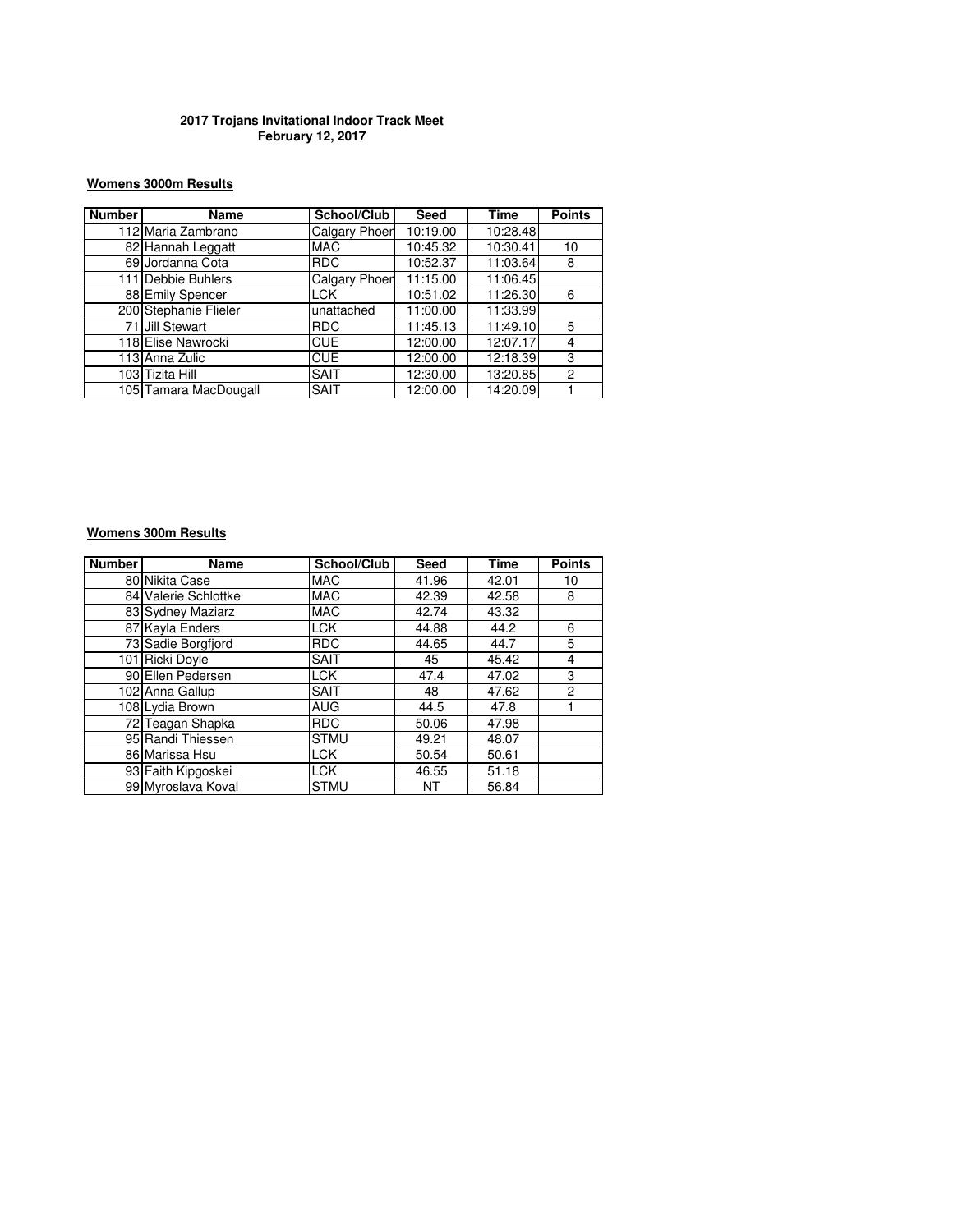### **Womens 1000m Results**

| <b>Number</b> | <b>Name</b>                | School/Club | <b>Seed</b> | <b>Time</b> | <b>Points</b>  |
|---------------|----------------------------|-------------|-------------|-------------|----------------|
|               | 101 Ricki Doyle            | <b>SAIT</b> | 03:05.95    | 03:09.50    | 10             |
|               | 81 Chanelle Gagne          | <b>MAC</b>  | 03:04.99    | 03:10.16    | 8              |
|               | 119 Rachael Smillie        | <b>CUE</b>  | 03:30.00    | 03:16.82    | $\overline{6}$ |
|               | 70 Amy Severtson           | <b>RDC</b>  | 03:22.86    | 03:17.02    | 5              |
|               | 85 Roxanne Skoreyko        | MAC         | 03:10.86    | 03:21.27    | $\overline{4}$ |
|               | 121 Mienna Starosielski    | CUE         | 03:40.00    | 03:25.14    | $\overline{3}$ |
|               | 77 Shaelyn Moltzahn        | <b>RDC</b>  | 03:27.47    | 03:25.87    | $\overline{2}$ |
|               | 122 Baylee Frissel         | <b>CUE</b>  | 03:29.62    | 03:27.94    |                |
|               | 78 Brianna Berridge        | <b>RDC</b>  | 03:35.60    | 03:29.49    |                |
|               | 102 Anna Gallup            | <b>SAIT</b> | 03:32.20    | 03:32.53    | 1              |
|               | 92 Vildana Rekic           | <b>LCK</b>  | 03:35.88    | 03:33.97    |                |
|               | 114 Bailey Troccoli-Hughes | CUE         | 03:34.44    | 03:34.07    |                |
|               | 120 Haley Dunwoodie        | CUE         | 03:40.00    | 03:34.98    |                |
|               | 115 Brynn Devries          | <b>CUE</b>  | 03:37.46    | 03:35.41    |                |
|               | 75 Laura Szymanek          | <b>RDC</b>  | 03:38.25    | 03:36.47    |                |
|               | 116 Shelby Edgar           | <b>CUE</b>  | 03:35.00    | 03:37.25    |                |
|               | 90 Ellen Pedersen          | <b>LCK</b>  | 03:34.00    | 03:38.37    |                |
|               | 74 Lauren Mearns           | <b>RDC</b>  | 03:41.27    | 03:41.23    |                |
|               | 93 Faith Kipgoskei         | <b>LCK</b>  | 03:35.86    | 03:42.18    |                |
|               | 89 Salma Moreira           | <b>LCK</b>  | NΤ          | 03:47.78    |                |
|               | 76 Sam Debree              | <b>RDC</b>  | 03:44.70    | 03:49.50    |                |
|               | 98 Saskia de Jong          | <b>STMU</b> | 03:50.00    | 03:49.70    |                |
|               | 109 Analise Lehners        | AUG         | 03:47.50    | 03:51.64    |                |
|               | 91 Dina latrou             | <b>LCK</b>  | 03:57.34    | 03:52.10    |                |
|               | 94 Jennifer Kubos          | LCK         | 04:03.90    | 04:02.09    |                |
|               | 110 Chiedza Mutize         | AUG         | 04:16.00    | 04:03.95    |                |
|               | 104 Maria Kingma           | SAIT        | 04:09.10    | 04:08.38    |                |
|               | 107 Daniella Burke         | AUG         | 04:23.20    | 04:08.68    |                |

### **Womens 4 x 400m Relay Results**

| Name               | School/Club | <b>Seed</b> | <b>Time</b> | <b>Points</b> |
|--------------------|-------------|-------------|-------------|---------------|
| MacEwan            | <b>MAC</b>  | 04:03.25    | 04:11.94    | 10            |
| Red Deer College A | <b>RDC</b>  | 04:28.80    | 04:28.55    | 8             |
| <b>SAIT</b>        | <b>SAIT</b> | 04:37.27    | 04:35.82    | 6             |
| Concordia A        | <b>CUE</b>  | 04:39.21    | 04:37.94    | 5             |
| Red Deer College B | <b>RDC</b>  | 04:49.83    | 04:41.55    |               |
| Lethbridge A       | <b>LCK</b>  | 04:38.66    | 04:46.15    |               |
| St. Mary's         | <b>STMU</b> | 04:45.00    | 04:50.45    |               |
| Concordia B        | <b>CUE</b>  | NΤ          | 04:59.78    |               |
| Lethbridge B       | <b>LCK</b>  | 05:17.98    | 05:09.56    |               |
| Augustana          | AUG         | NΤ          | 05:13.74    | 3             |

### **ACAC Team Results**

**Women**

|             | 3000m | 300m | 1000m | 4x400m | <b>Total</b> |
|-------------|-------|------|-------|--------|--------------|
| <b>MAC</b>  |       |      | 12    | 10     | 50           |
| <b>RDC</b>  | 13    |      |       |        | 33           |
| <b>SAIT</b> |       |      |       |        | 26           |
| <b>CUE</b>  |       |      |       |        | C            |
| <b>LCK</b>  |       |      |       |        | 19.          |
| <b>AUG</b>  |       |      |       |        |              |
| <b>GPRC</b> |       |      |       |        |              |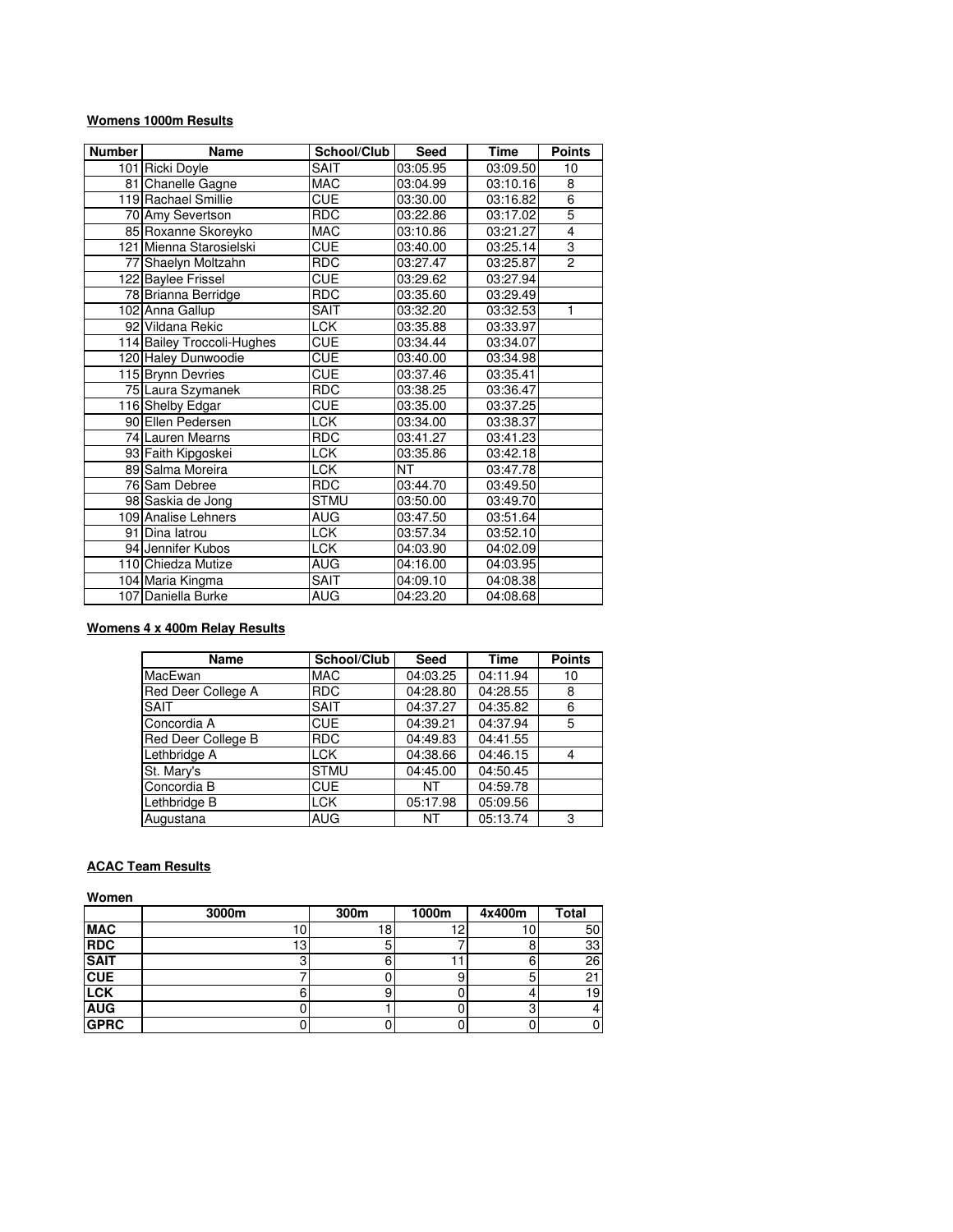### **2017 Trojans Invitational Indoor Track Meet February 12, 2017**

### **Mens 3000m Results**

| <b>Number</b> | Name                       | School/Club | <b>Seed</b> | Time       | <b>Points</b>  |
|---------------|----------------------------|-------------|-------------|------------|----------------|
|               | 153 Alex Howells           | <b>SAIT</b> | 09:25.00    | 09:15.63   | 10             |
|               | 132 Scott Kohlman          | <b>MAC</b>  | 09:25.43    | 09:33.65   | 8              |
|               | 164 Merhaui Tsaru          | <b>SAIT</b> | 09:45.00    | 09:41.71   | 6              |
|               | 143 Cristobal Alvarado     | <b>LCK</b>  | 09:35.00    | 09:42.95   | 5              |
|               | 146 Brandon Wladyko        | <b>GPRC</b> | 09:31.00    | 09:52.24   | 4              |
|               | 162 Daryl Ross             | <b>SAIT</b> | 09:55.00    | 10:05.40   |                |
|               | 172 Erik Rust              | <b>AUG</b>  | 10:30.00    | 10:07.44   | 3              |
|               | 175 Ilan Lee               | <b>CUE</b>  | 10:30.00    | 10:14.29   | $\overline{2}$ |
|               | 182 Joedy Dalke            | <b>AUG</b>  | 10:15.00    | 10:16.70   |                |
|               | 161 Matthew Vandegriff     | <b>SAIT</b> | 09:55.00    | 10:21.58   |                |
|               | 123 Adam Wass              | <b>RDC</b>  | 10:25.91    | 10:23.51   |                |
|               | 124 Devon Gurney           | <b>RDC</b>  | 10.30.97    | 10:27.07   |                |
|               | 131 Shae Kelly             | <b>MAC</b>  | 09:30.67    | 10:37.59   |                |
|               | 145 Mason Many Grey Horses | <b>LCK</b>  | 10:56.00    | 11:22.77   |                |
|               | 179 Mohammed Abudullahi    | <b>CUE</b>  | 11:30.00    | 12:35.50   |                |
|               | 167 Jackson Sweder         | AUG         | 13:20.00    | 13:05.12   |                |
|               | 171 lEmil Yim              | <b>AUG</b>  | 13:30.00    | 13:39.53   |                |
|               | 160 Denton Davies          | SAIT        | 10:10.00    | <b>DNF</b> |                |

## **Mens 300m Results**

| <b>Number</b> | <b>Name</b>                 | School/Club | <b>Seed</b> | Time  | <b>Points</b> |
|---------------|-----------------------------|-------------|-------------|-------|---------------|
|               | 130 Thomas Cross-Trush      | <b>MAC</b>  | 36.15       | 36.52 | 10            |
|               | 136 Dayton Jans             | <b>LCK</b>  | 39.37       | 39.19 | 8             |
|               | 135 Colin Walker            | <b>MAC</b>  | 40.44       | 39.57 | 6             |
|               | 169 Lukas Visser            | AUG         | 40.80       | 39.81 | 5             |
|               | 125 Nathan Goode            | <b>RDC</b>  | 40.71       | 39.99 | 4             |
|               | 140 Dan-Okeke Chuckwusomebi | Unattached  | 41.30       | 40.76 |               |
|               | 178 David Bargiel           | <b>CUE</b>  | 42.00       | 41.56 | 3             |
|               | 159 Duani Yano              | SAIT        | 42.66       | 41.84 | 2             |
|               | 128 Justin Moltzahn         | <b>RDC</b>  | 41.89       | 42.15 | 1             |
|               | 180 Keith Spruyt            | CUE         | 45.00       | 42.59 |               |
|               | 137 Carlos Mena             | <b>LCK</b>  | 42.62       | 43.27 |               |
|               | 138 Tristan Jochem          | <b>LCK</b>  | 42.93       | 43.34 |               |
|               | 139 Kevin Mayowski          | <b>LCK</b>  | 47.80       | 43.62 |               |
|               | 170 Lane Anderson           | AUG         | 44.00       | 43.63 |               |
|               | 177 Brad Agnew              | CUE         | 43.70       | 43.90 |               |
|               | 133 Alex Philipp            | <b>MAC</b>  | 42.54       | 44.45 |               |
|               | 168 Reece Bailey            | AUG         | 46.00       | 45.65 |               |
|               | 176 Jackson Murrel          | CUE         | 44.80       | 45.94 |               |
|               | 163 Aleks Ognjanovic        | SAIT        | 46.31       | 48.05 |               |
|               | 158 Khushdeep Gill          | SAIT        | 50.64       | 50.57 |               |
|               | 165 Jason Yao               | Unattached  | 50.00       | 53.09 |               |